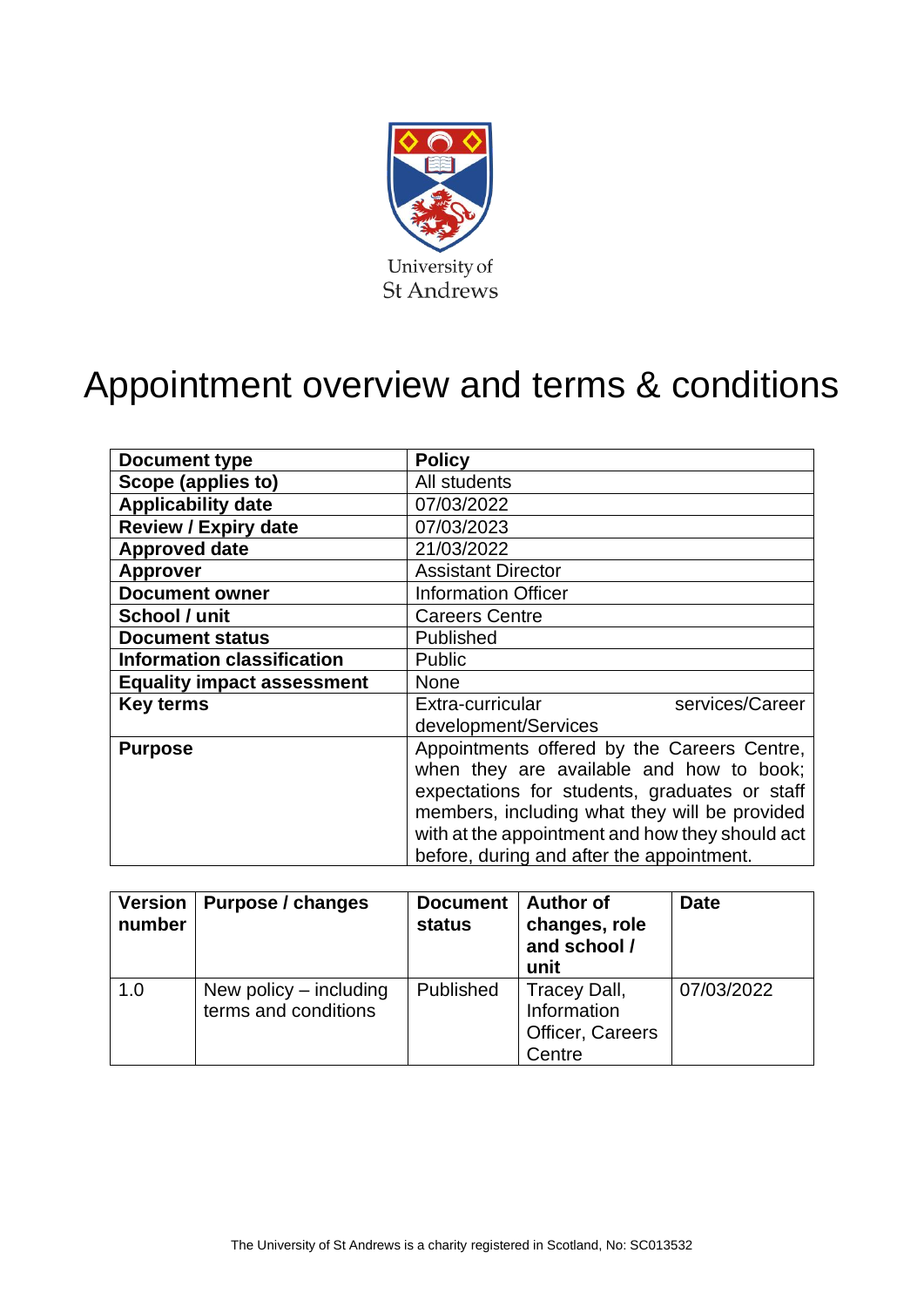## **Introduction**

The Careers Centre offers one-to-one appointments where you can discuss any career-related issue with one of our professionally trained team of advisers. We are constantly renewing our knowledge, and our good relationships with graduate employers mean we are regularly kept up-to-date with news of current graduate recruitment practices and trends.

You do not need to know what you want to do before you come to see us – we see students at every stage of their career development journey.

The Careers Centre is strongly committed to offering equality of opportunity to all its users:

- Advisers adhere to high professional standards and will conduct discussions with impartiality, confidentiality and with due regard to diversity and equality considerations.
- A list of helpful resources is available on our [Diversity and equality](https://www.st-andrews.ac.uk/careers/about/diversity-and-equality/) page.
- Our [Careers Advisers](https://www.st-andrews.ac.uk/careers/about/meet-the-team/) are happy to discuss specific issues.

#### **Appointment types available**

We currently offer the following appointments:

- Careers advice (15 minutes)
- CV, covering letter and LinkedIn advice (15 minutes)
- Interview coaching (45 minutes)
- Careers Guidance appointment (45 minute) These appointments can only be made through a referral by a Careers Adviser during an initial 15 minute Careers advice appointment.
- Research staff careers appointments (45 minutes). These appointments are for early-career contract research staff to meet with an adviser to discuss a variety of career-related issues.

#### **Booking an appointment**

Please read the appointment descriptions on the Careers Centre website and book the most appropriate appointment for your current needs. All appointments are bookable via [CareerConnect.](https://careerconnect.st-andrews.ac.uk/leap/appointments.html)

#### **Cancelling an appointment**

Demand for appointments is high. Users are expected to cancel any appointment they are unable to attend through [CareerConnect](https://careerconnect.st-andrews.ac.uk/leap/appointments.html)

### **Expectations in individual appointments**

During an appointment, please be open to questions and suggestions. Our Careers Advisers cannot tell you what job or career is best for you but will provide information and guidance to help you decide.

A 45-minute Careers Guidance appointment is a 'step' towards helping answer your career questions, especially if you have big concerns. However, choosing a career is very difficult for many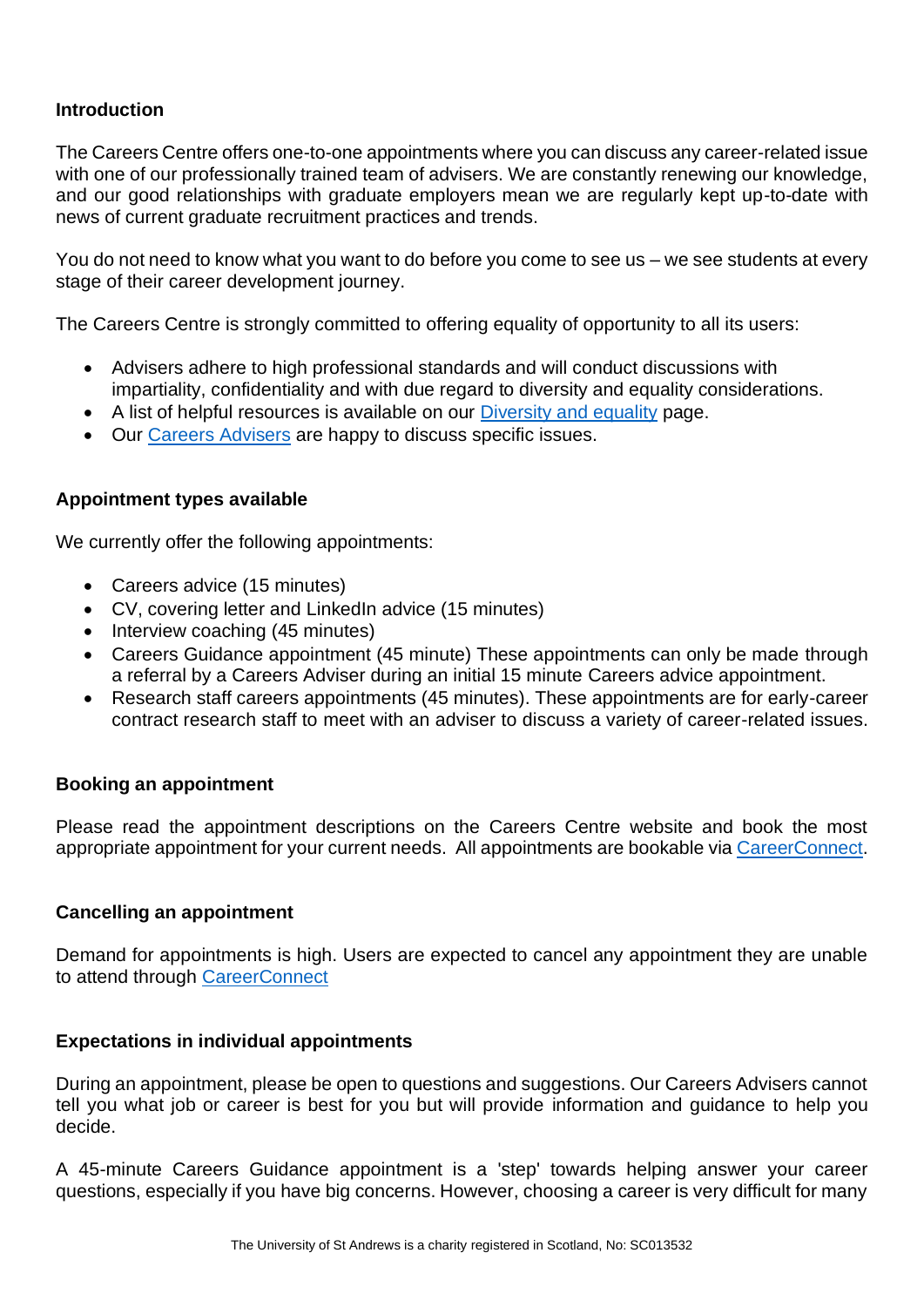people. This means we cannot always provide you with all the answers you seek, or fully resolve complex career concerns, within one appointment.

Please note that we can signpost to information on visa matters but we are not legally permitted to offer advice on individual circumstances.

Full details on what to expect from an appointment are available on the Careers Centre website.

# **Preparing for an appointment**

Full details on how to prepare for an appointment are available on the Careers Centre website.

## **Online advice and guidance**

For students and alumni (within three years of graduation) who are unable to access one of our bookable appointments, the Careers Centre offers the option of submitting online careers queries via [CareerConnect.](https://careerconnect.st-andrews.ac.uk/leap/queries.html)

# *General principles*

- Graduates within three years of graduation, no longer residing in or near to St Andrews, and students who are on vacation or a semester/year abroad are entitled to access online advice through CareerConnect.
- Students or graduates currently residing in St Andrews who contact the Careers Centre with an enquiry for a careers adviser via the online system or by email, are expected to book an appointment with a careers adviser and will be re-directed accordingly.
- The Careers Centre undertakes to respond to online advice queries **within five working days**. Users will receive an automatic reply to this effect.
- The content of all discussions with careers advisers will remain confidential. The advice and guidance which advisers give in good faith will be impartial and informed by the latest information of which they are aware. Students and graduates are responsible for any decisions which they may make, based on any such advice or information which they have received.

### *Who will respond to the online query?*

If the enquiry is an informational one and does not require the guidance or advice of a careers adviser, reception or information staff will respond. Examples of this type of enquiry include those relating to Careers Centre opening times, vacancy details, how to book an appointment and parttime work. Otherwise, it will be re-directed to the most relevant person in the team for a response.

### **Appointments terms and conditions**

Discussions with Careers Advisers will provide advice and guidance that is:

- client-focused, impartial, objective, accessible and confidential
- conducted by Careers Advisers and CV Advisers who are professionally and appropriately qualified or in training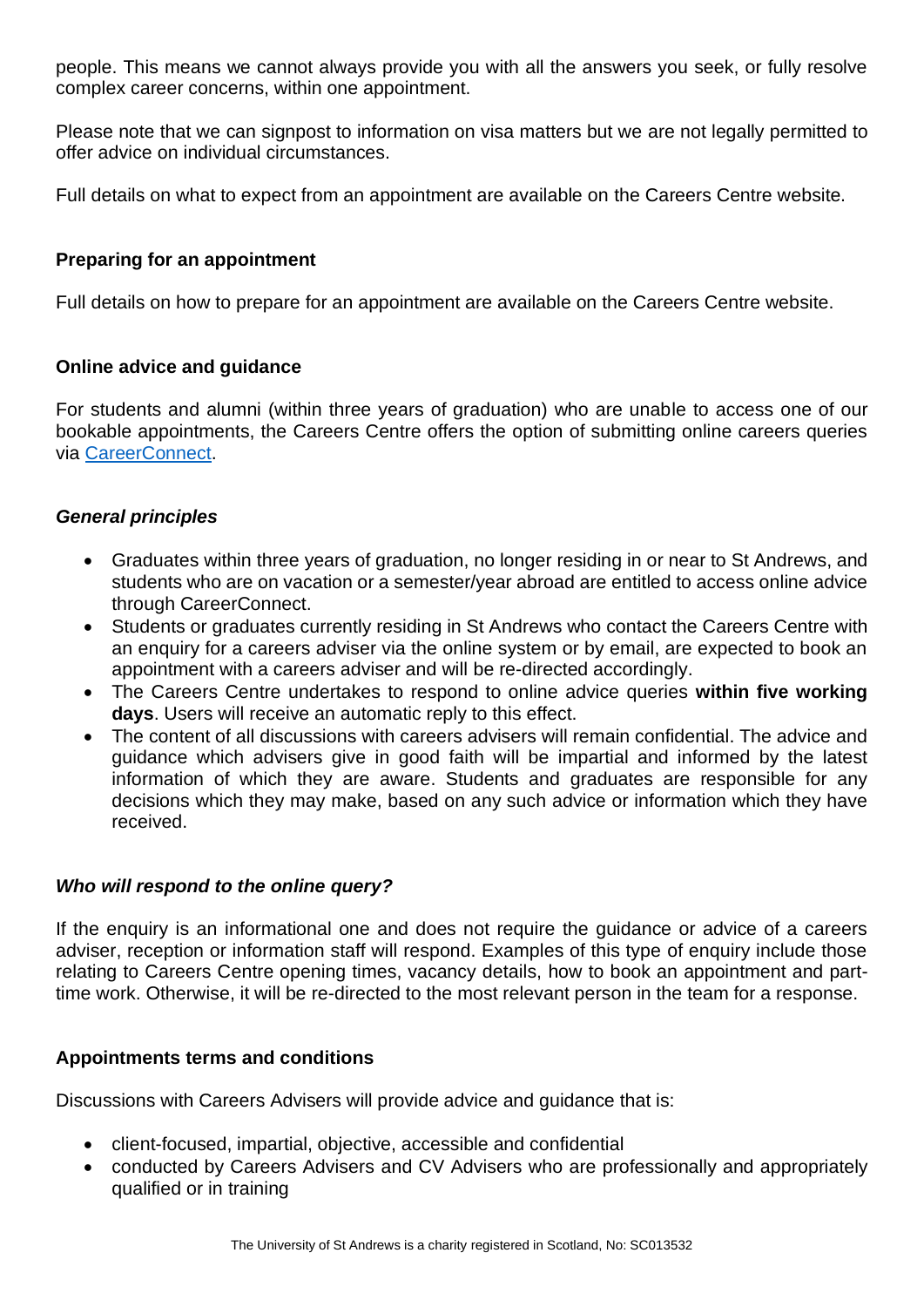- informed by current and relevant information
- takes full account of diversity and equality considerations and other relevant legislation
- adheres to current best professional practices, as represented by the [AGCAS Code of Ethics.](https://www.agcas.org.uk/AGCAS-Member-Code-of-Ethics)

Students, graduates, or staff members who have booked an appointment with an adviser are expected to:

- attend on time
- treat advisers and any other careers centre staff they encounter with respect
- notify the Careers Centre if they are unable to attend for an appointment either by cancelling on Career Connect, phoning 01334 462688 or emailing [careers@st-andrews.ac.uk](mailto:careers@st-andrews.ac.uk)
- be willing to provide feedback on the quality of their appointment with an adviser if asked
- take full responsibility for any career decisions which they subsequently make which may be informed by the advice, guidance, and information which they have received from the Careers Centre.

## **Complaints**

Any complaints about the service provided should be addressed the Director of the Careers Centre [dircar@st-andrews.ac.uk](mailto:dircar@st-andrews.ac.uk)